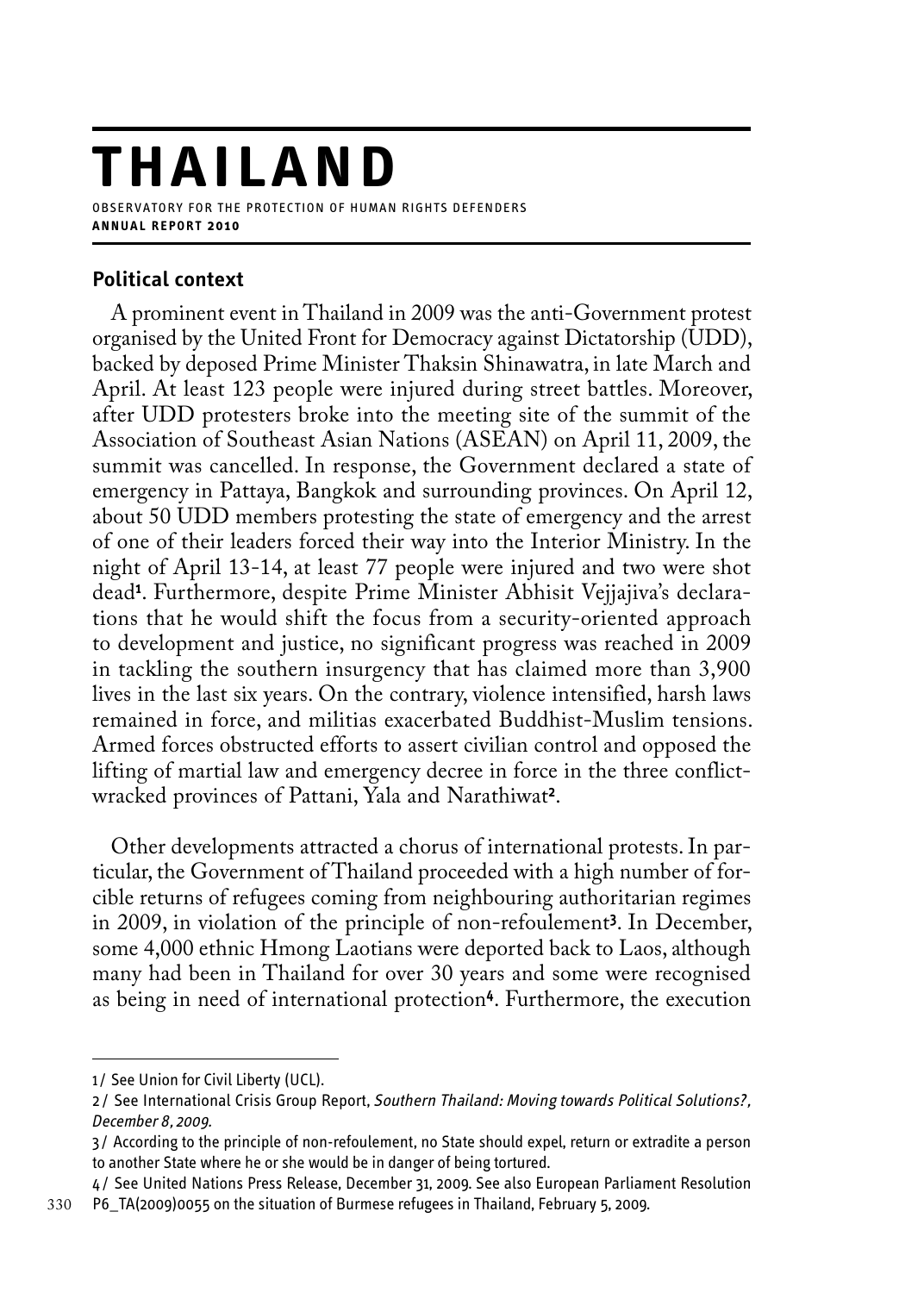of two drug traffickers on August 24 – the first since 2003 – attracted widespread condemnation from the global abolitionist movement**<sup>5</sup>**.

Freedom of expression in Thailand was again restricted in 2009, not only on the Internet, but also through other media. The Ministry of Information and Communication Technology (MICT) continued in particular to silence "cyber-dissidents" and restrict freedom of expression, using increasingly the Law on *Lèse Majesté* as a pretext**<sup>6</sup>**. MICT claimed to have shut down more than 2,000 websites on this basis and a blocking of numerous other websites continued**<sup>7</sup>** . The Government also announced on May 14 that it would introduce new regulations for community radio and  $\overline{\text{TV}}$ stations, aimed at controlling programme content**<sup>8</sup>**. The regulations were eventually approved and community radio stations were required to register under a National Telecommunications Commission (NTC) scheme to in order to become legal broadcasters. By August 25, 2009, 5,500 300-day trial licenses had been issued, a number reaching 98 to 99% of community radios countrywide. Community stations that acquired the trial license had to ensure their programme content do not "incite political unrest and violence, offend the monarchy or disrupt social morals"**<sup>9</sup>**.

Finally, at the institutional level, the selection of unqualified members for Thailand's National Human Rights Commission, in conflict with the criteria of the Paris Principles, was severely criticised. Out of the seven new members approved by the Senate on May 1, 2009, one was subjected to a commission investigation and several had no experience in human rights, whilst several highly qualified candidates were rejected. One of the major criticisms was the rejection of representation from recognised civil society organisations**<sup>10</sup>**.

### **Acts of harassment and intimidation against defenders fighting impunity**

In 2009, defenders fighting impunity continued to be perceived by authorities as possible threats. On February 8, 2009, Thai security forces, under the command of Lieutenant Colonel Pravej Sudhiprapha, searched the office of the Working Group on Justice for Peace (WGJP) in the

7/ See IFEX Press Release, April 8, 2009.

331

<sup>5</sup> / See UCL and World Coalition Against Death Penalty Statement, September 3, 2009.

<sup>6</sup> / Thailand's *lèse majesté* law is one of the harshest in the world. It provides for penalties ranging from three to fifteen years' imprisonment and has frequently been used for political motives.

<sup>8</sup> / See Article 19 and The National Press Council of Thailand Report, *Impact of Defamation Law on Freedom of Expression in Thailand*, July 2009.

<sup>9</sup> / See UCL.

<sup>10</sup> / *Idem.*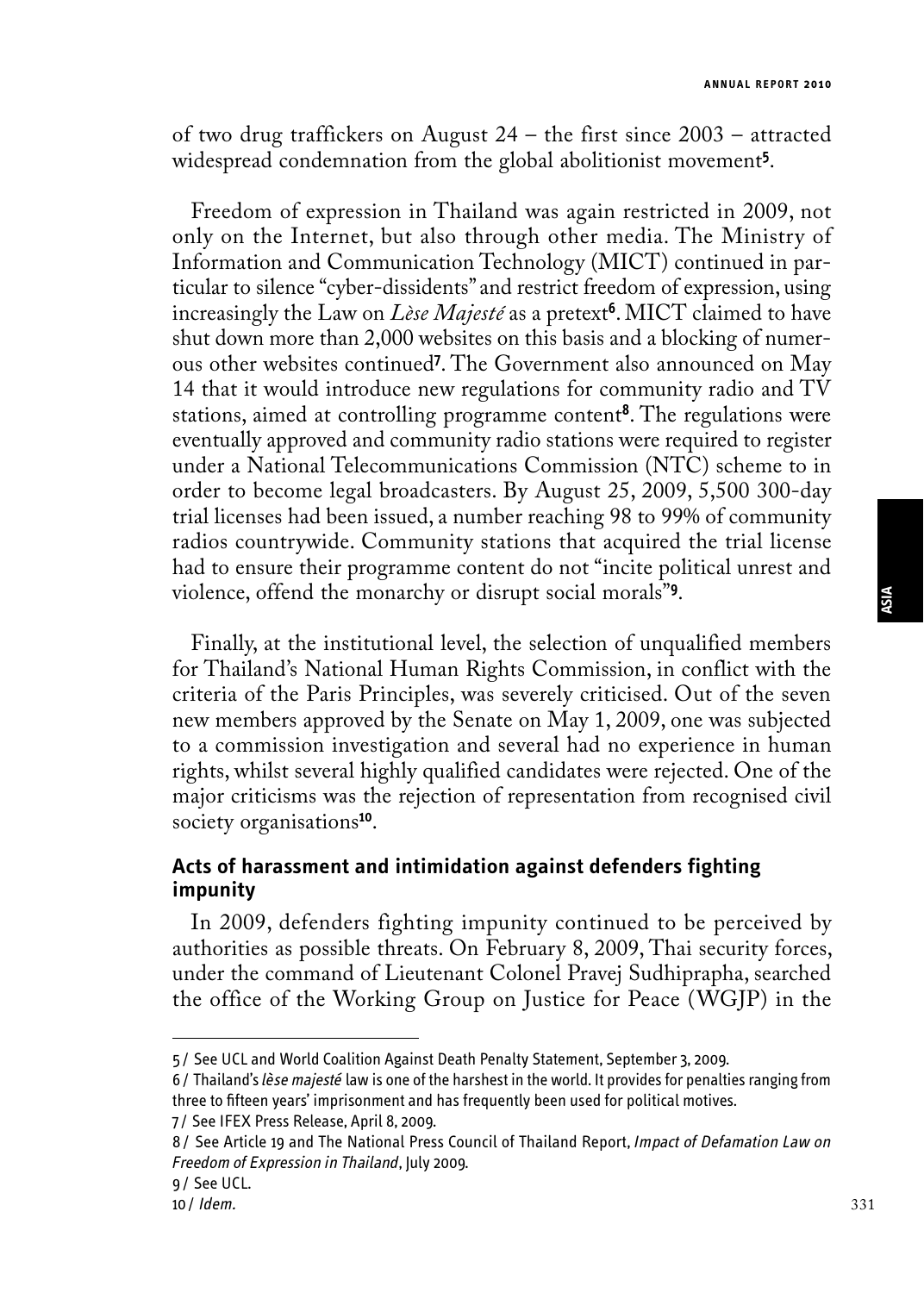southern province of Pattani. Twenty members of the police and military spent three hours searching the office. The search was reportedly carried out under martial law, following information that militants had been seen in the area. Security forces ordered the volunteers to provide the login passwords of the computers, which contained details about abuse victims, witnesses, and other sensitive information. Moreover, the military dropped leaflets over southern areas, which included the name and address of Ms. **Angkhana Neelapaijit**, the chair of WGJP and the widow of Mr. **Somchai Neelapaijit**, a human rights lawyer who disappeared five years ago after filing a complaint alleging that police officers had tortured clients of his in the south. This was done without her agreement and compromised her work. The search occurred after the publication of several reports about human rights conditions in southern Thailand, including one released by the WGJP**<sup>11</sup>**. Moreover, although four Thai Prime Ministers in the past five years acknowledged that police and Government officials were involved in the enforced disappearance of Mr. Somchai Neelapaijit, none of them brought the perpetrators to justice. In addition, the police officer, who had been sentenced to three years in jail in connection with Mr. Somchai Neelapaijit's disappearance, Mr. Pol Maj Ngern Thongsuk, from the Crime Suppression Division, is believed to have fled the country. Ms. Neelapaijit has kept pressing for progress on the case of her husband and as a consequence suffered petty harassment from unknown persons on various occasions.

#### **Killing of a rights activist in Yala province**

On March 12, 2009, Ms. **Laila Paaitae Daoh**, a prominent rights activist and peace advocate, was shot in broad daylight in Krongpenang district, Yala province. Ms. Paaitae Daoh and her family had long received threats and had been targets of insurgent attacks. Alleged insurgents killed her eldest son in 2004 and her husband and second son in 2006. Despite pressures from insurgents, Ms. Paaitae Daoh promoted coexistence between ethnic Malay Muslims and Buddhist Thais. After her death, her sister received anonymous phone calls from men speaking in the local Malay dialect and threatening her with death. Ms. Paaitae Daoh's killing and the threats against her sister are widely seen to be perpetrated with the aim to intimidate Muslims who do not support the use of violence by insurgents in the southern provinces. As of the end of 2009, the authors of Ms. Paaitae Daoh's assassination had still not been identified**<sup>12</sup>**.

<sup>11/</sup> *Idem.*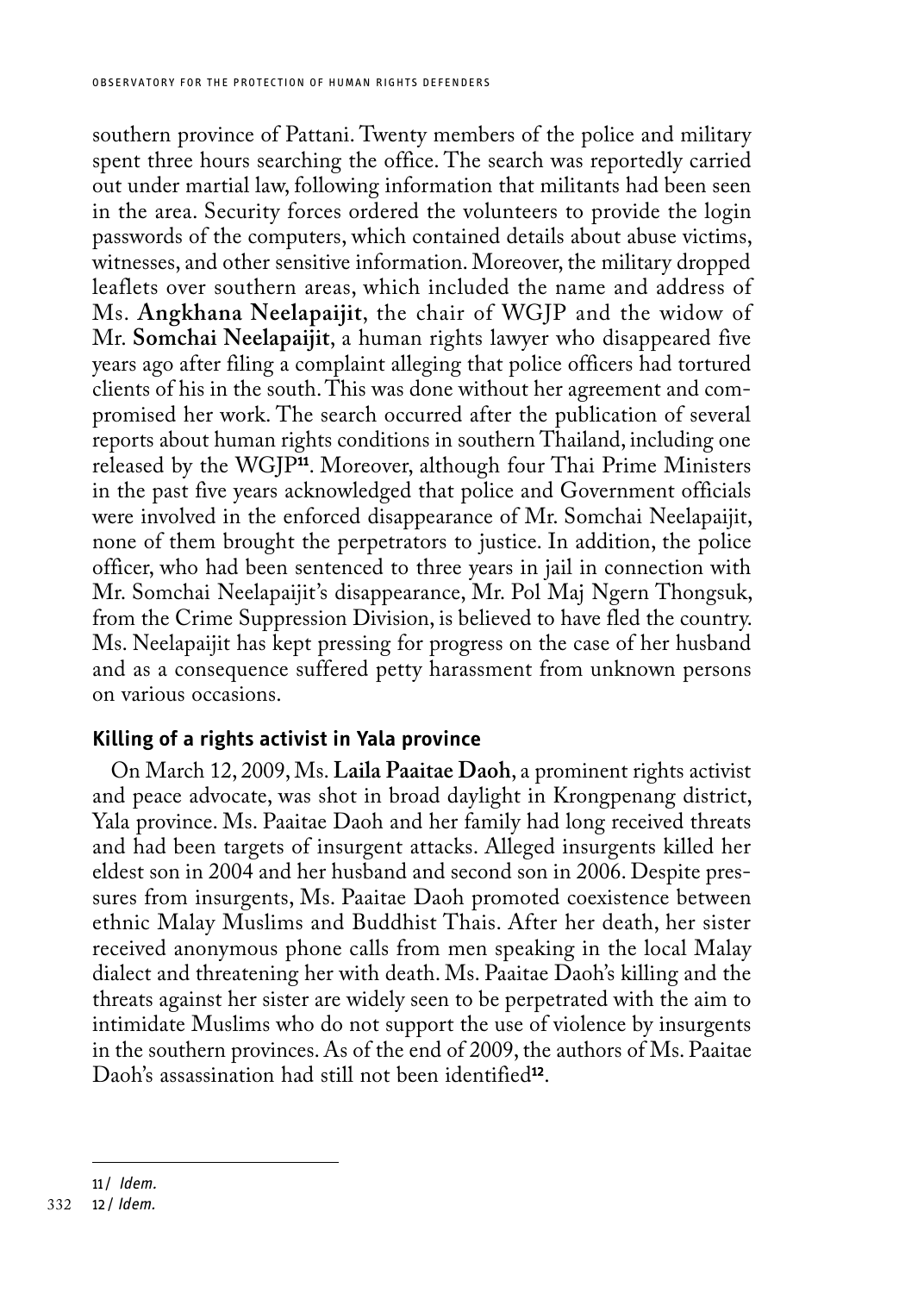#### **Shooting of two defenders of community and environmental rights**

In 2009, defenders of environmental rights in Thailand continued to be victims of assassinations and other forms of attacks, especially for denouncing abusive exploitation of natural resources affecting the environment and way of living of local communities. On November 27, Mr. **Sittichai Phetpong**, Vice-President of the Association for the Protection of Maritime Resources who worked for the socially disadvantaged, as well as for the preservation of natural resources**<sup>13</sup>**, was severely wounded by a gunman on a motorcycle, in the Khanghe district of Haad Yai (Songkhla province). He received three bullets in the body and one bullet in the arm. In the past, he had received threats from those whose continued exploitations of natural resources have been curtailed by his initiatives to prevent and protest destructive environmental practices, and reported those threats to Haat Yai police on May 31. After representatives of various NGOs and Mr. Sittichai Phetpong's father submitted a letter of demand for justice to the Governor of Songkhla province, the case was entrusted to senior police officers of the ninth region. Police Lieutenant General Wirayut (Commander of region 9) subsequently announced he would appoint a special working group for the investigation, but no progress was reached as of the end of 2009 and Mr. Sittichai remained in hospital in a critical state. Likewise, on October 6, 2009, Mr. **Praseth Rakpao**, former member of the Provincial Council of Rayong and a lawyer, was shot in his car by a gunman riding a motorcycle. The cause of the assassination is likely to be linked to the fact that Mr. Praseth Rakpao was the leader of the villagers protesting against a large investment treatment plant which runs counter to environmental protection laws. Local people had been protesting the project over several months. On July 28, they submitted to the Parliament a petition demanding justice, with almost 4,000 signatories. Before the killing, protesters had been warned of danger. As of the end of 2009, the authors of his assassination had still not been identified**<sup>14</sup>**.

#### **Labour union leaders face dismissal and arrest**

The right to peaceful assembly of trade unionists was curtailed in 2009, with the police using violent techniques to repress workers and their leaders. For instance, on August 27, a large number of the 1,959 workers dismissed by the Body Fashion Thailand Limited (a subsidiary of Triumph International) and their supporters protested at the Parliament in Bangkok. Most of the dismissed workers come from vulnerable groups

<sup>13</sup> / Mr. Sittichai Phetpong has also played an important role in establishing and strengthening community organisations, as well as in the preservation of the resources of Songkhla Lake. 14 / See UCL.